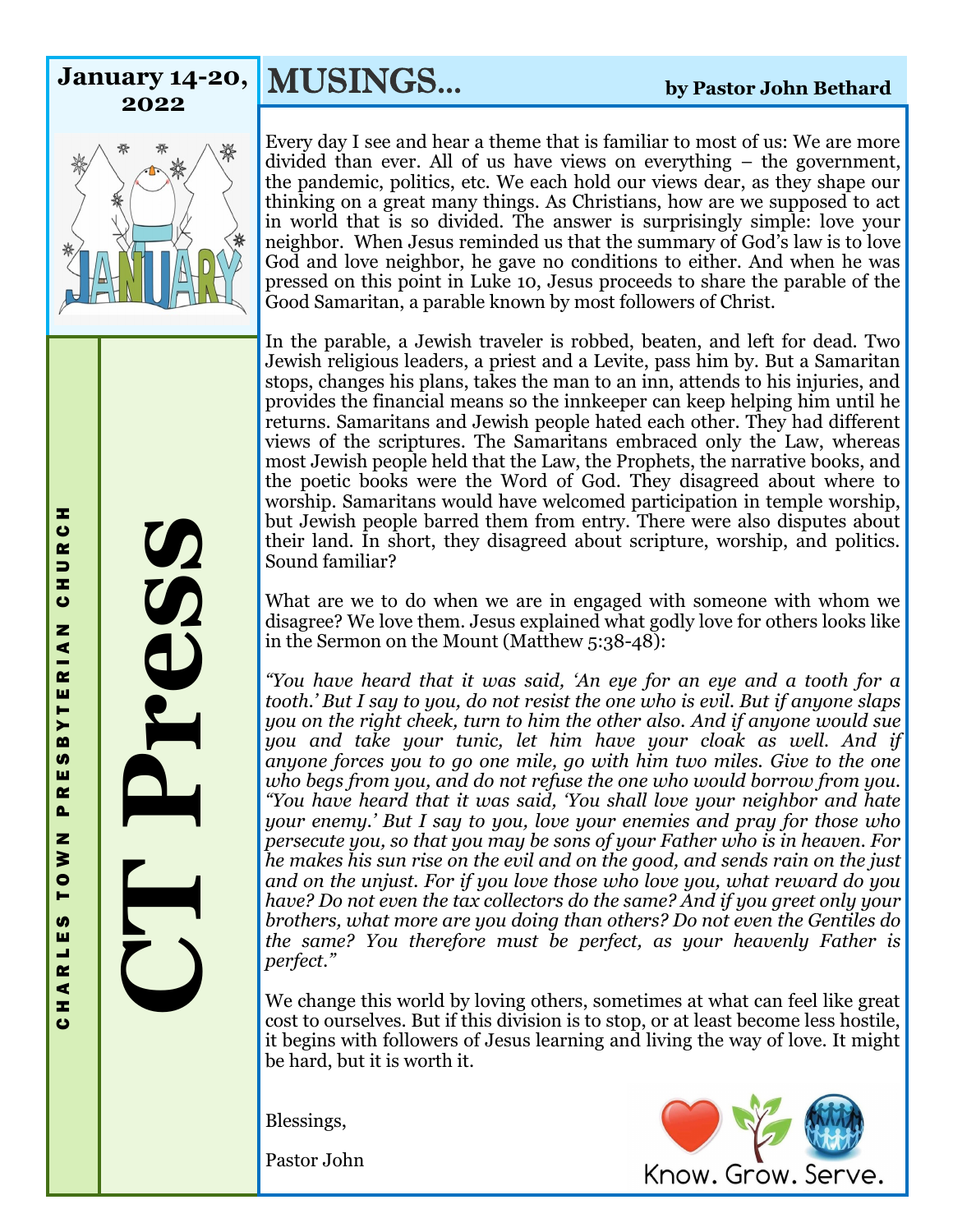# Charles Town Presbyterian Church invites you to a Pokemon Trading Card Game Extravaganza!

Free Cards! Ages 5-16!

Trade! Play!

Learn the Official Rules! Bring Friends!

On Saturday, January 15th

4PM-6PM in the upstairs Youth Room Questions? Contact our Director of Youth and Children's Ministries at garthstevensjennings@ctpres.org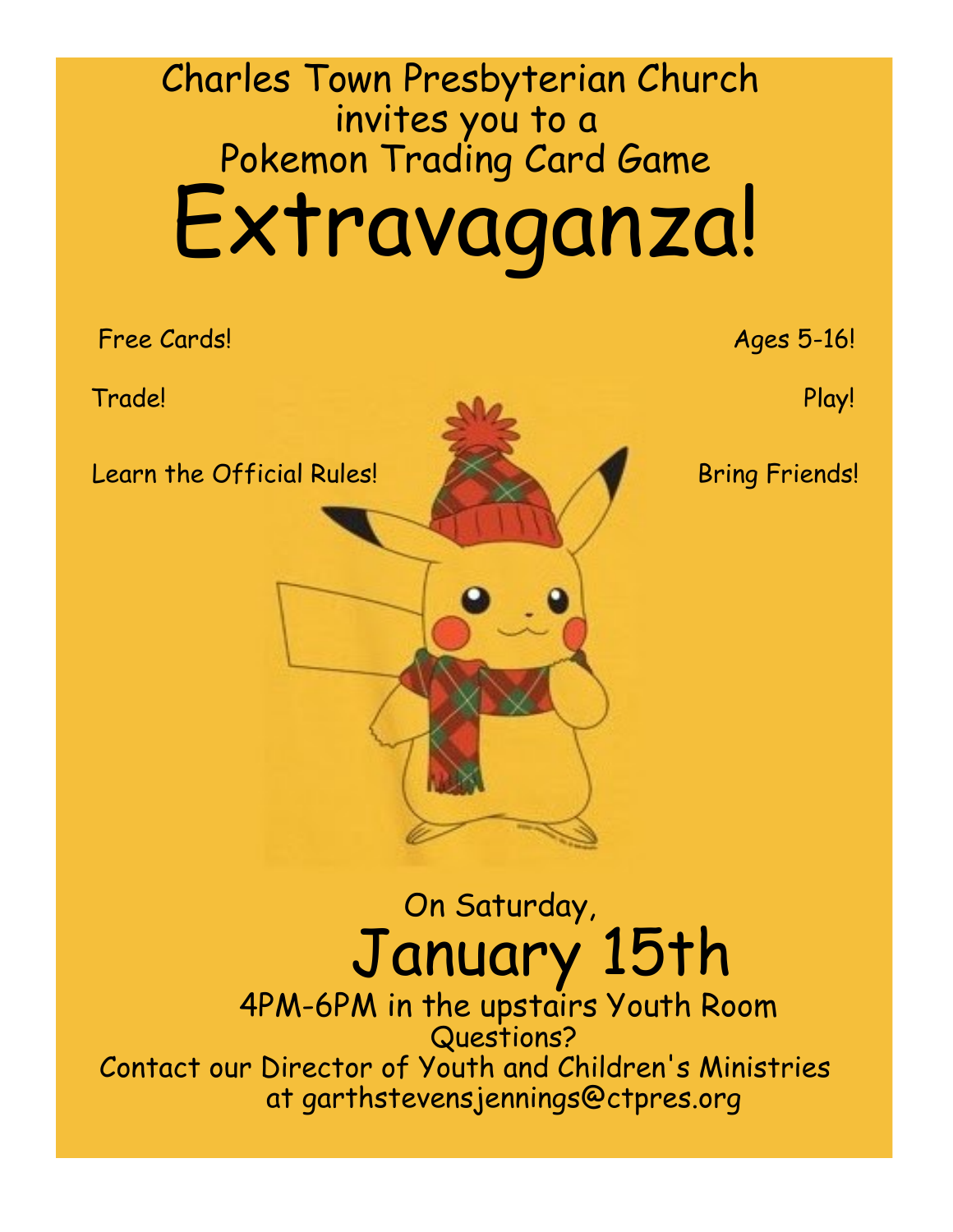### **MUSIC NOTES M from Miss Penny**

#### **Attitude of Gratitude!**



Jesus, priceless treasure, source of purest pleasure, friend most sure and true: long my heart was burning, fainting much and yearning, thirsting, Lord, for you. Yours I am, O spotless Lamb, so will I let nothing hide you, seek no joy beside you!

Let your arms enfold me: those who try to wound me cannot reach me here. Though the earth be shaking, every heart be quaking, Jesus calms my fear. Fires may flash and thunder crash; yea, though sin and hell assail me, Jesus will not fail me.

Hence, all worldly treasure! Jesus is my pleasure, Jesus is my choice. Hence, all empty glory! What to me your story told with tempting voice? Pain or loss or shame or cross shall not from my Savior move me, since he chose to love me.

Banish thoughts of sadness, for the Lord of gladness, Jesus, enters in; though the clouds may gather, those who love the Savior still have peace within. Though I bear much sorrow here, still in you lies purest pleasure, Jesus, priceless treasure!

I've chosen this week to share with you the hymn lyrics that this Sunday's prelude is based on. I love hymns ! I love to use their words for daily meditations, for prayer, and for strengthening my faith.

May you hear these words in my Prelude on Sunday!

Stay Safe and Well!

Blessings to All, Penny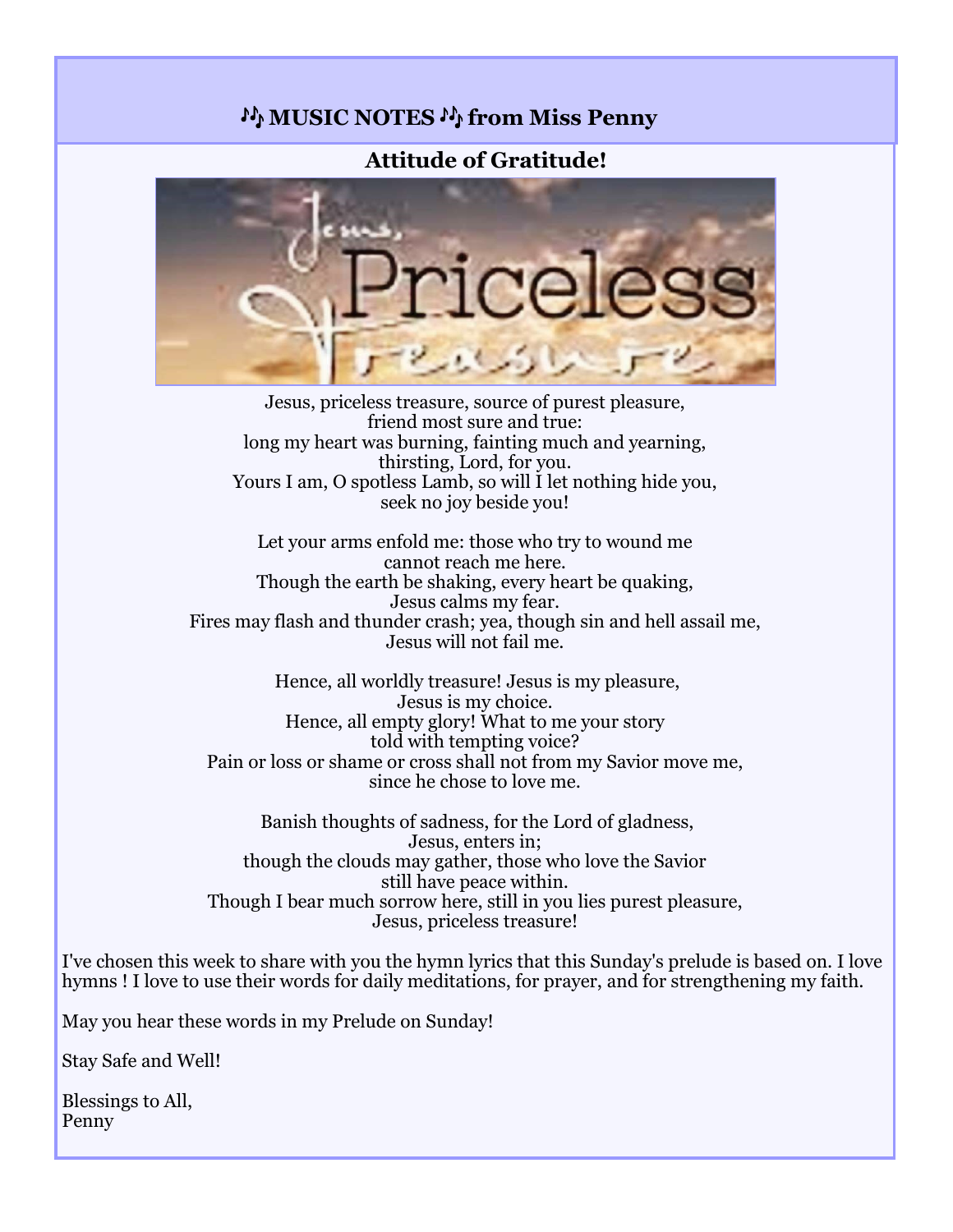## Celebrations this week

## **Sunday @ CTPC**

10:30am-Worship Celebration FaceBook

#### **Birthdays**

Mason Noland

Georgie Wilson

Nancy Lloyd

Charlie Amos Signe Garms



For a complete listing of all of the church activities, please click [here.](http://www.ctpres.org/events-calendar)





## **CTPC Zoom Meetings this week**

(The Zoom meetings below are always the same info)

**The Faithweavers** has a blended Sunday School class w ith in person and virtual options. The class is studying Ephesians by Eric C. Redmond in the Knowing the Bible Series. Please come as you are. We will space out

as much as possible. All are invited and welcome! Log into Zoom and join Meeting ID. 789 5479 7659 and Password 8ZFCtT. For more information, contact [mkursey@gmail.com.](mailto:mkursey@gmail.com)

**Wednesday Bible Study** has resum ed on W ednesdays, at 4pm . W e w ill continue our study of the book of Ezekiel, beginning with chapter 33. This is a Zoom meeting, and can be accessed via this link

[https://us06web.zoom.us/j/96202042739?pwd=ZWt5aUhJYlBOVHJ0bE1RYmF0T2llQT09.](https://us06web.zoom.us/j/96202042739?pwd=ZWt5aUhJYlBOVHJ0bE1RYmF0T2llQT09)  Meeting ID: 962 0204 2739 Passcode: 021517.

**Important TAX NOTICE:** To ensure the deductibility of your church contributions, do not file your 2021 income tax return until you have accessed your on-line giving statement. If you need the office to print a hard copy of your contribution statement please call (304-725-5316) or email (ctpres@ctpres.org) the church office. Giving statements will be mailed to those without email by the end of January.

To access your giving statement go to servantkeeper.com/member-portal/ctpres/login#/, go to giving history, under "overview" click on the drop down dates and choose year (2021), and the option to print your statement needed for tax purposes.



**Save Lives By Giving** to the Blanket Offering for Church World Service to be collected this Sunday, January 16th. Help fight hunger and malnutrition, meet emergency needs, nurture sustainable development, assist refugees

and displaced persons, and help address the root causes of poverty and powerlessness.



**The flower chart for 2022** is available for sign up. It is located on the bulletin board by the church office or call at 304-725- 5316. If you would like to donate your flowers for the deacons to deliver to a shut-in or someone

in the hospital, please call the church office.

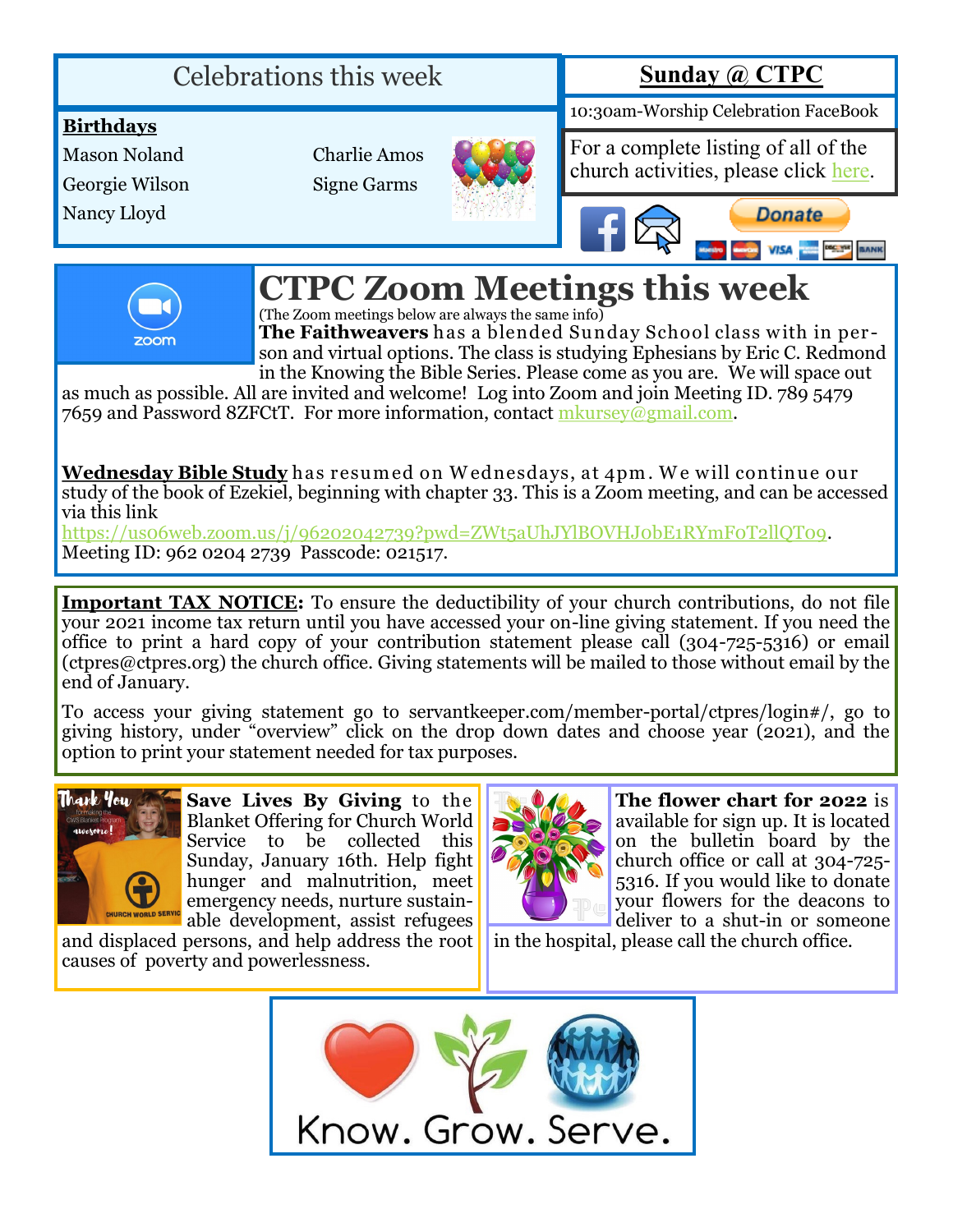

**Weekly Congregational Giving:**  Needed to Meet Expenses Budget: \$6,934 Sunday's Receipts: \$2,471; On-

Line Giving (2021)—\$550; Special Offerings: Loose—\$133; Sunday School—\$45; Initial Offering—\$11; Blanket Offering—\$5; JCCM—\$5; Help Fund—\$230; Hunger—\$61; Memorial—\$140; Music Program—\$255

Checks can be mailed to:

CTPC, PO Box 89, Charles Town, WV 25414

**For electronic giving, please scan here:** 





Online giving helps you to bring your offering before God. In addition to the no-fee Face-

book donations and nominal fee Paypal service, we set up online giving through the Presbyterian Foundation. **Money donated via any of these services gets deposited to our church bank account.** By going through the Foundation, the fee they charge actually helps the mission of their organization, which is to help Presbyterian churches to be excellent stewards of their gifts and resources. The exciting part about working with the foundation is that we are able to use a mobile app that is connected to our account. The app is called Give Plus (created by Vanco) and you can find it at the Google Play Store if you have an android device or you may find the app in the Apple app store by searching for "Give Plus." The great part about the Give Plus app is that you can set up for weekly, monthly or one time giving! If you have any questions, please contact the church office. Thank you.

**2022 Giving Envelopes** are now available in the narthex for those attending in person worship. Call or email church office (304-725- 5316 or ctpres@ctpres.org) if you would like to have envelopes mailed to you. If you give with a check, envelopes are not necessary. If giving with cash, please write your name on an envelope to enable us to credit your giving statement properly.

For those who wish to continue with the Bible reading plan in 2022, you can access or download the document [here.](https://www.navigators.org/wp-content/uploads/2021/01/navigators-book-at-a-time-bible-reading-plan.pdf) This plan is a little different than the 2021 plan. The 2021 plan had only five readings per week, and we were able to finish the entire New Testament. The 2022 plan has two readings every day, and they are a little longer, but we will read through the whole Bible in a year. If you read through the 2021 plan, it is okay to use this plan but skip the New Testament readings. These are the readings from which Pastor John will do his daily devotions each morning on the church Facebook page. https://www.navigators.org/wpcontent/uploads/2021/12/navigators-biblereading-plan.pdf



Want to help make a difference while you shop in the Amazon app, at no extra cost to you? Simply follow the instructions below to

select "Charles Town Presbyterian Church" as your charity and activate AmazonSmile in the app. They'll donate a portion of your eligible mobile app purchases to us. How it works: 1. Open the Amazon app on your phone 2. Select the main menu (=) & tap on "AmazonSmile" within Programs & Features

3. Select "Charles Town Presbyterian Church" as your charity

4. Follow the on-screen instructions to activate AmazonSmile in the mobile app

**The Six-cents-a-meal offering,** collected on the 4th Sunday each month, goes to the Presbyterian Hunger Program. To contribute to this offering please note on memo line: hunger offering. Thank you.

Mefferson JCCM Food Pantry needs. Any assistance would be greatly appreciated: Hot dogs, Ground beef, Eggs, Regular coffee (not instant), Microwave meals, Canned chili with beans, Shelf Stable/ powdered milk, Pancake mix ,Jelly, Rice/pasta sides, Boxed mashed potatoes, Flour, Powdered coffee creamer, Dish soap, Laundry detergent, Toothpaste, Deodorant, Shampoo/ Conditioner, Body wash, Paper towels, Cat and dog food. Thank you, Kari Dean, Food Pantry Coordinator, JCCM